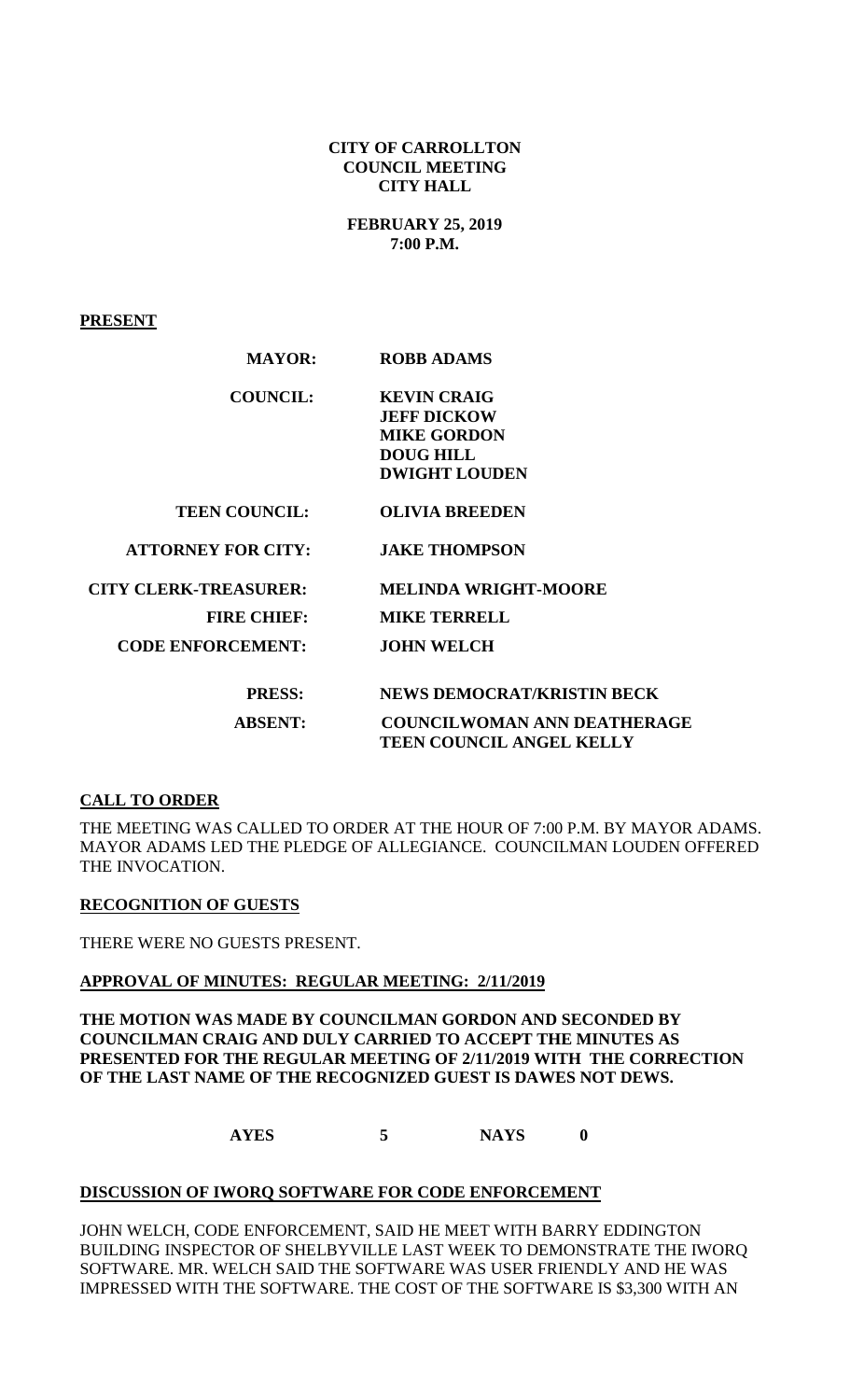ANNUAL FEE OF \$2,000. MAYOR ADAMS ASKED COUNCIL IF THEY WOULD LIKE TO PURCHASE THE IWORQ SOFTWARE IN THE AMOUNT OF \$3,300.

### **THE MOTION WAS MADE BY COUNCILMAN CRAIG AND SECONDED BY COUNCILMAN GORDON AND DULY CARRIED TO PURCHASE THE IWORQ SOFTWARE IN THE AMOUNT OF \$3,300.**

**AYES 5 NAYS 0**

#### **DISCUSSION OF PHONE SYSTEM**

MAYOR ADAMS SAID A NEW PHONE SYSTEM WAS INSTALLED TWO YEARS AGO ON THE ADMIN SIDE OF CITY HALL. DISPATCH IS IN THE PROCESS OF UPGRADING THEIR PHONE SYSTEM. THE UPGRADE WOULD ALLOW THE ADMIN SIDE OF CITY HALL TO BE TIE IN AND THE WHOLE BUILDING WOULD BE ON ONE SYSTEM. THE COST TO INSTALL 9 PHONES ON THE ADMIN SIDE WOULD BE \$8,216 AND IF WE WAIT TO DO THE TIE IN LATER THE COST WOULD GO UP. MAYOR ADAMS SUGGESTED TO WAIT UNTIL THE NEXT MEETING BEFORE MAKING A DECISION.

#### **UNFINISHED BUSINESS**

#### **SPLASH PARK**

MAYOR ADAMS SAID WE HAVE A CHANGE ORDER FOR THE SPLASH PARK IN THE AMOUNT OF \$625 FOR WINTERIZATION COVERS.

#### **THE MOTION WAS MADE BY COUNCILMAN CRAIG AND SECONDED BY COUNCILMAN HILL AND DULY CARRIED TO ACCEPT THE CHANGE ORDER FOR THE SPLASH PARK IN THE AMOUNT OF \$625 FOR WINTERIZATION COVERS.**

**AYES 5 NAYS 0**

### **FRANCHISE AGREEMENTS**

MAYOR ADAMS SAID THAT THE FRANCHISE ATTORNEY, LINDA AIN, ADVISED THE AGREEMENT WITH KU AND RUMPKE ARE DOING WELL AND THE CITY NEEDS TO DECIDE WHAT THEY WOULD LIKE TO DO WITH THE CABLE FRANCHISE.

JAKE THOMPSON, CITY ATTORNEY, SAID MS. AIN IS STILL TRYING TO GET NUMBERS FROM CHARTER. RIGHT NOW CHARTER PAYS A TAX TO THE STATE AND THEN THE STATE PAYS THE CITY. THE PAYMENT IS AROUND \$1,300 PER MONTH. IF THE CITY DECIDES TO GO WITH A FRANCHISE AGREEMENT WITH CHARTER THE CITY CAN NEVER GO BACK TO RECEIVING THE TAX PAYMENT. MS. AIN RECENTLY DID A FRANCHISE AGREEMENT FOR THE CITY OF DRY RIDGE WHICH TOOK 4 YEAR TO NEGOTIATE. MR. THOMPSON SUGGESTED USING THAT AGREEMENT AS A TEMPLATE. IF THE CITY DECIDES TO MOVE FORWARD WITH NEGOTIATING A FRANCHISE AGREEMENT WITH CHARTER THE CITY WOULD NEED A NEW CONTRACT WITH MS. AIN. MAYOR ADAMS SUGGESTED MAYBE MR. THOMPSON SHOULD START THE NEGOTIATING PROCESS. MR. THOMPSON SAID SINCE THE CITY IS UNDER CONTRACT WITH MS. AIN HE IS UNABLE TO DO ANY OF THE WORK. THE CITY WOULD NEED TO TERMINATE THE CONTRACT WITH MS. AIN BEFORE HE COULD MOVE FORWARD WITH THE NEGOTIATING PROCESS.

#### **THE MOTION WAS MADE BY COUNCILMAN LOUDEN AND SECONDED BY COUNCILMAN GORDON AND DULY CARRIED TO END THE CONTRACT WITH LINDA AIN.**

| <b>AYES</b> |  |  | <b>NAYS</b> |  |
|-------------|--|--|-------------|--|
|-------------|--|--|-------------|--|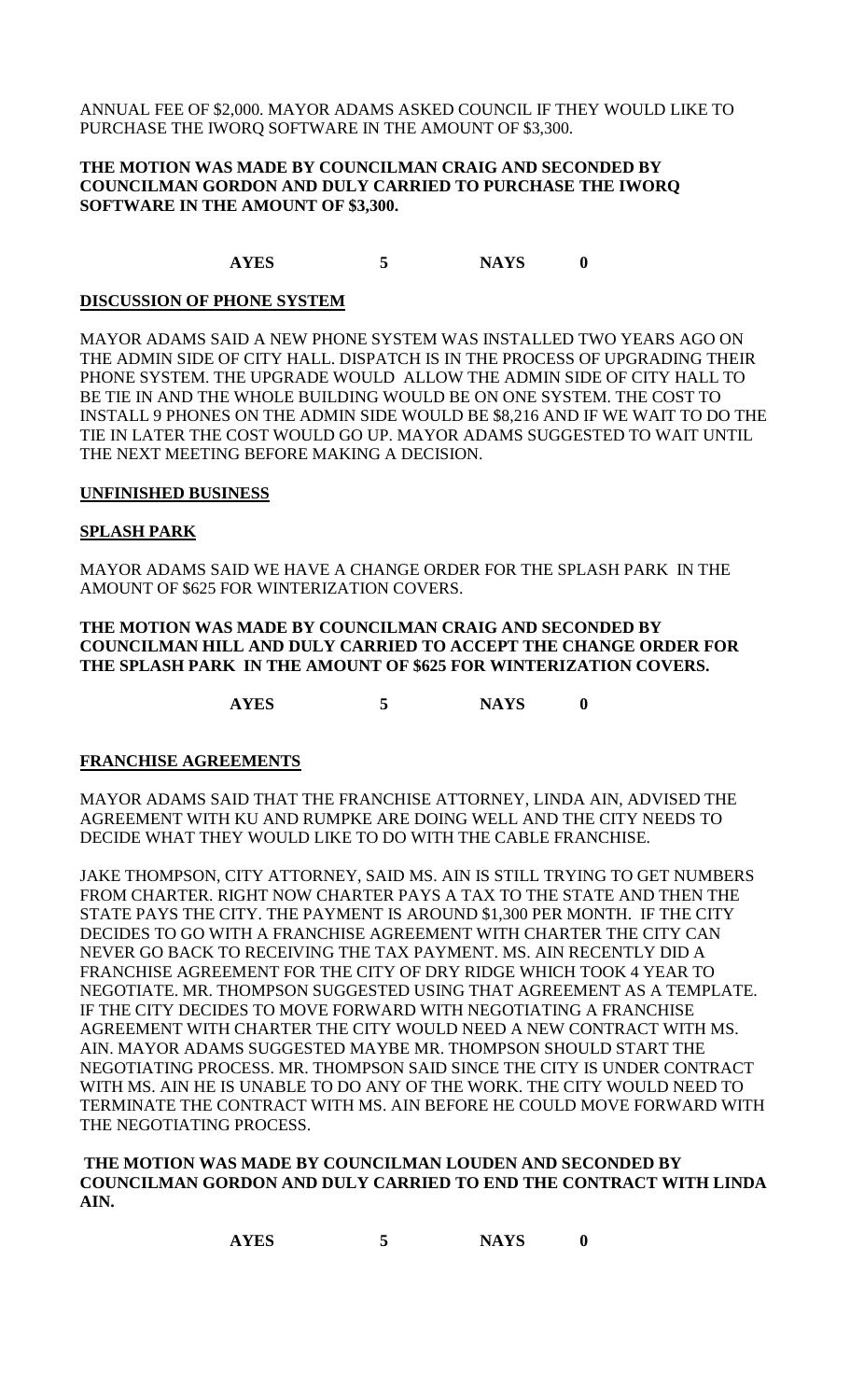## **PARKING ON HIGHLAND AVE**

COUNCIL HAD A BRIEF DISCUSSION ABOUT RESTRICTING PARKING ON HIGHLAND AVE. MAYOR ADAMS SUGGESTED TO WAIT UNTIL THE NEXT MEETING BEFORE MAKING A DECISION.

## **HONORING NANCY JO GROBMYER**

MAYOR ADAMS HAS REACHED OUT TO THE CARROLL COUNTY EXTENSION OFFICE FOR A QUOTE ON AN ARBORETUM IN REMEMBRANCE OF NANCY JO GROBMYER.

### **NEW BUSINESS**

THERE WAS NO NEW BUSINESS.

## **MAYOR'S REPORT**

THERE WILL BE A SPECIAL MEETING ON FRIDAY, MARCH 1, 2019 AT 10:00 A.M. TO DISCUSS ECONOMIC DEVELOPMENT AND HOUSING OPPORTUNITIES WITH KLC.

## **APPROVAL OF ACCOUNTS PAID/PAYABLE 2/13/19 - 2/26/19**

**THE MOTION WAS MADE BY COUNCILMAN GORDON AND SECONDED BY COUNCILMAN CRAIG AND DULY CARRIED TO APPROVE THE ACCOUNTS PAID/PAYABLE 2/13/19 THROUGH 2/26/19.**

**AYES 5 NAYS 0**

## **COMMENTS:**

**TEEN COUNCIL REP OLIVIA BREEDEN:** SAID THE PENNY WAR IS GOING ON THIS WEEK. NEXT WEEK IS SPIRIT WEEK AND HOMECOMING IS MARCH 8TH, 2019.

**MAYOR ADAMS:** SAID A REPRESENTATIVE FROM THE HOT BOX COMPANY ASKED MAYOR ADAMS FOR CONTACT INFORMATION FOR 3 LOCAL ASPHALT COMPANIES. HE WAS GOING TO CALL THE COMPANIES TO GET THEIR MIXTURE CONSISTENCY OF THE ASPHALT. THE REPRESENTATIVE SAID HE WOULD BE HERE MID MARCH TO DEMONSTRATE THE HOT BOX.

**COUNCILMAN CRAIG:** SAID THE RIVER HAS PEAKED AND IS STARTING TO GO BACK DOWN.

**COUNCILMAN LOUDEN:** SAID HE HAS BEEN READING A VERY INTERESTING BOOK "MEMOIRS OF THE LOWER OHIO VALLEY". THE BOOK IS ABOUT LOCAL PEOPLE AND EVENTS THAT HAPPENED IN THE 1800'S.

**COUNCILMAN HILL:** SAID HE DROVE DOWN TO POINT PARK TO LOOK AT THE NEW PLAYGROUND EQUIPMENT AND HE NOTICED ONE OF THE LIGHT POLES ALONG THE RIVERWALK WAS DOWN.

**MAYOR ADAMS:** SAID THAT THERE ARE 4 LIGHT POLES DOWN ALONG THE RIVERWALK AND KU HAS ALREADY CAPPED THEM OFF. ONCE THE WATER GOES DOWN KU WILL FIX THE LIGHT POLES.

**COUNCILMAN HILL:** ASKED IF WE SHOULD HAVE ANOTHER COMMUNITY CLEAN UP DAY THIS YEAR.

**MAYOR ADAMS:** SAID WE MIGHT NEED A COMMUNITY CLEAN UP DAY.

# **ADJOURNMENT**